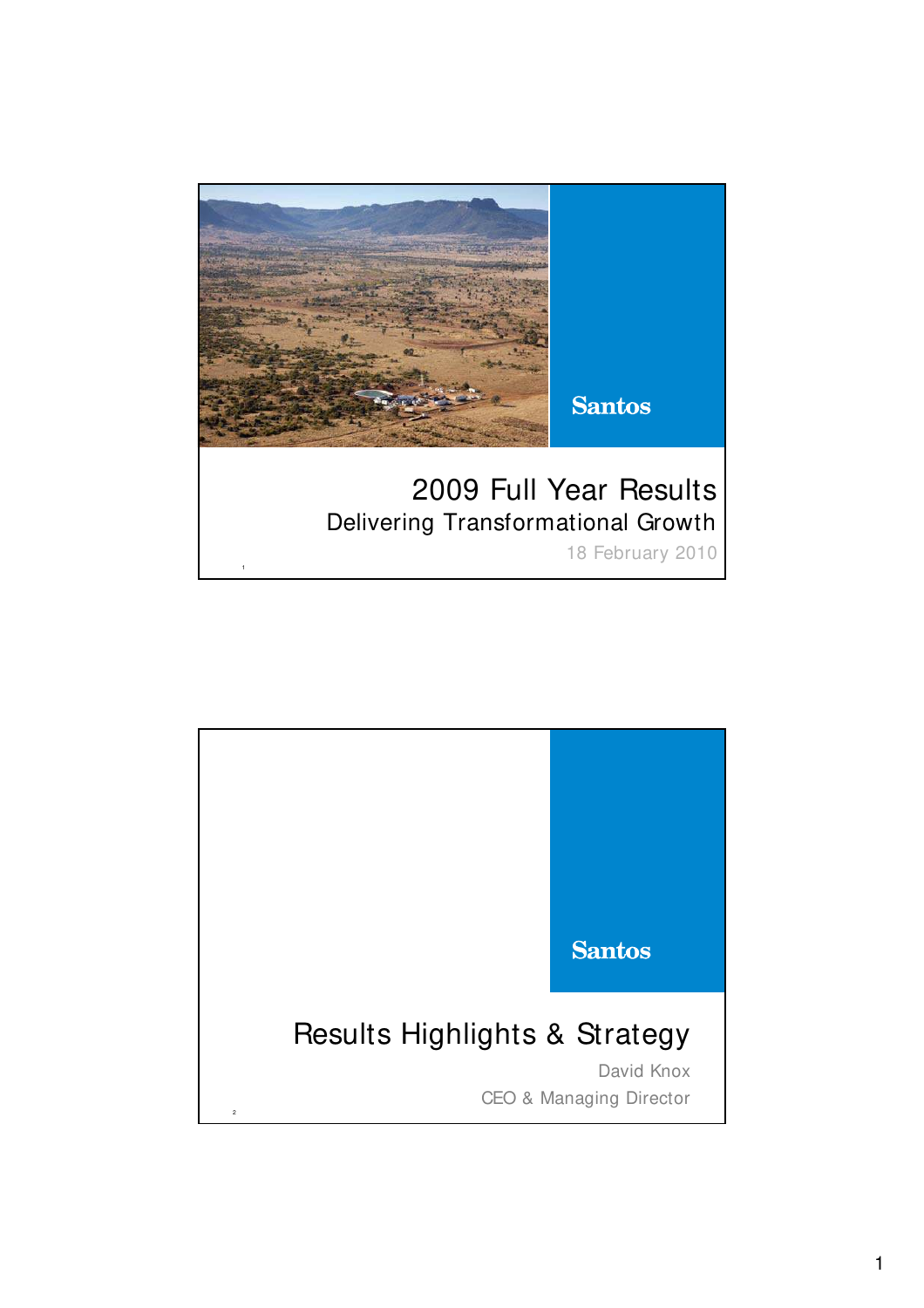| 2009 Profits Impacted by Lower Product Prices |                    |  |
|-----------------------------------------------|--------------------|--|
| 2009 Full Year Result                         |                    |  |
| Oil Price                                     | A\$78.83 per bbl   |  |
| Production                                    | 54.4 mmboe         |  |
| <b>Sales Revenue</b>                          | \$2,181 million    |  |
| Underlying Net Profit After Tax               | \$257 million      |  |
| Net Profit After Tax                          | \$434 million      |  |
| <b>Operating Cash Flow</b>                    | \$1,155 million    |  |
| <b>Final Dividend</b>                         | 20 cents per share |  |
| 3                                             |                    |  |

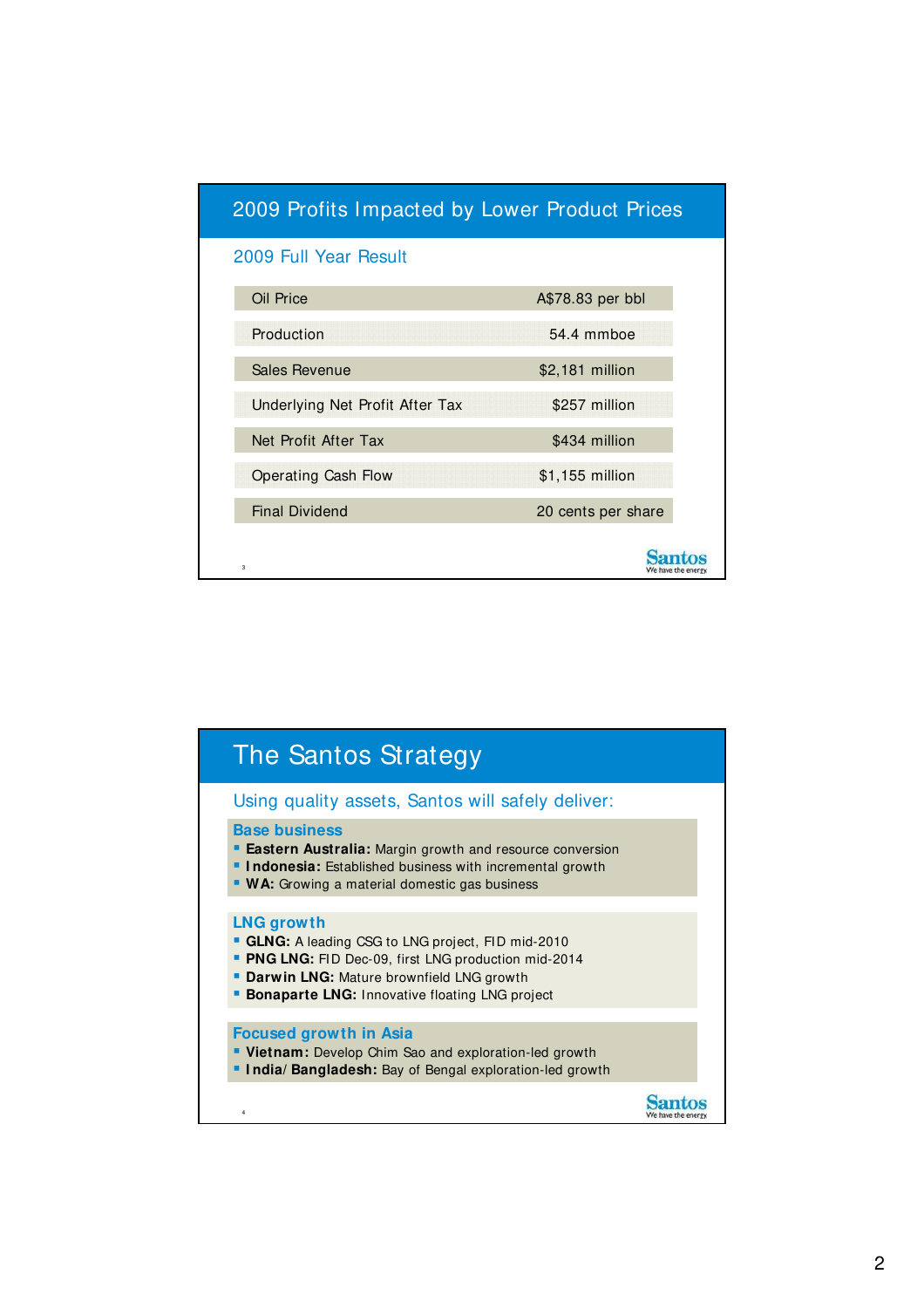| <b>Delivering Transformational Growth</b> |  |  |
|-------------------------------------------|--|--|
|                                           |  |  |
|                                           |  |  |

|                   | <b>Target</b>                         | <b>Delivery</b>                                                                                                                                                                                                                                                  |  |
|-------------------|---------------------------------------|------------------------------------------------------------------------------------------------------------------------------------------------------------------------------------------------------------------------------------------------------------------|--|
|                   | 2009 production<br>$53 - 56$ mmboe    | • 54.4 mmboe in line with guidance                                                                                                                                                                                                                               |  |
| <b>Business</b>   | Next phase of projects<br>on schedule | Oyong Phase 2 (Indonesia) – first gas delivered on schedule<br>Henry (Vic) – first gas $1H10$<br>Kipper (Vic) – first gas 1H11<br>• Reindeer (WA) – first gas $2H11$                                                                                             |  |
| <b>Base</b>       | Portfolio management                  | • Acquisition of additional acreage and investment in ESG<br>• \$300 million in asset sales executed including Petrel/Tern/Frigate                                                                                                                               |  |
| <b>LNG Growth</b> | <b>GLNG</b>                           | Binding HoA with PETRONAS for 2mtpa with 1mtpa option underpins<br>first LNG train<br>EIS & Supplemental EIS lodged, public submissions closed 1 Feb 10<br>• FEED studies well advanced, long lead engineering orders placed<br>Fairview produced water approval |  |
|                   | PNG LNG                               | FID 8 December 2009 on schedule<br>6.6mtpa capacity fully contracted                                                                                                                                                                                             |  |
|                   | Funding for growth                    | Successful \$3 billion equity raising                                                                                                                                                                                                                            |  |
| <b>Asia</b>       | India / Bangladesh                    | Bay of Bengal 3D seismic survey completed                                                                                                                                                                                                                        |  |
|                   | Vietnam                               | Chim Sao project sanctioned - first oil 2H11                                                                                                                                                                                                                     |  |

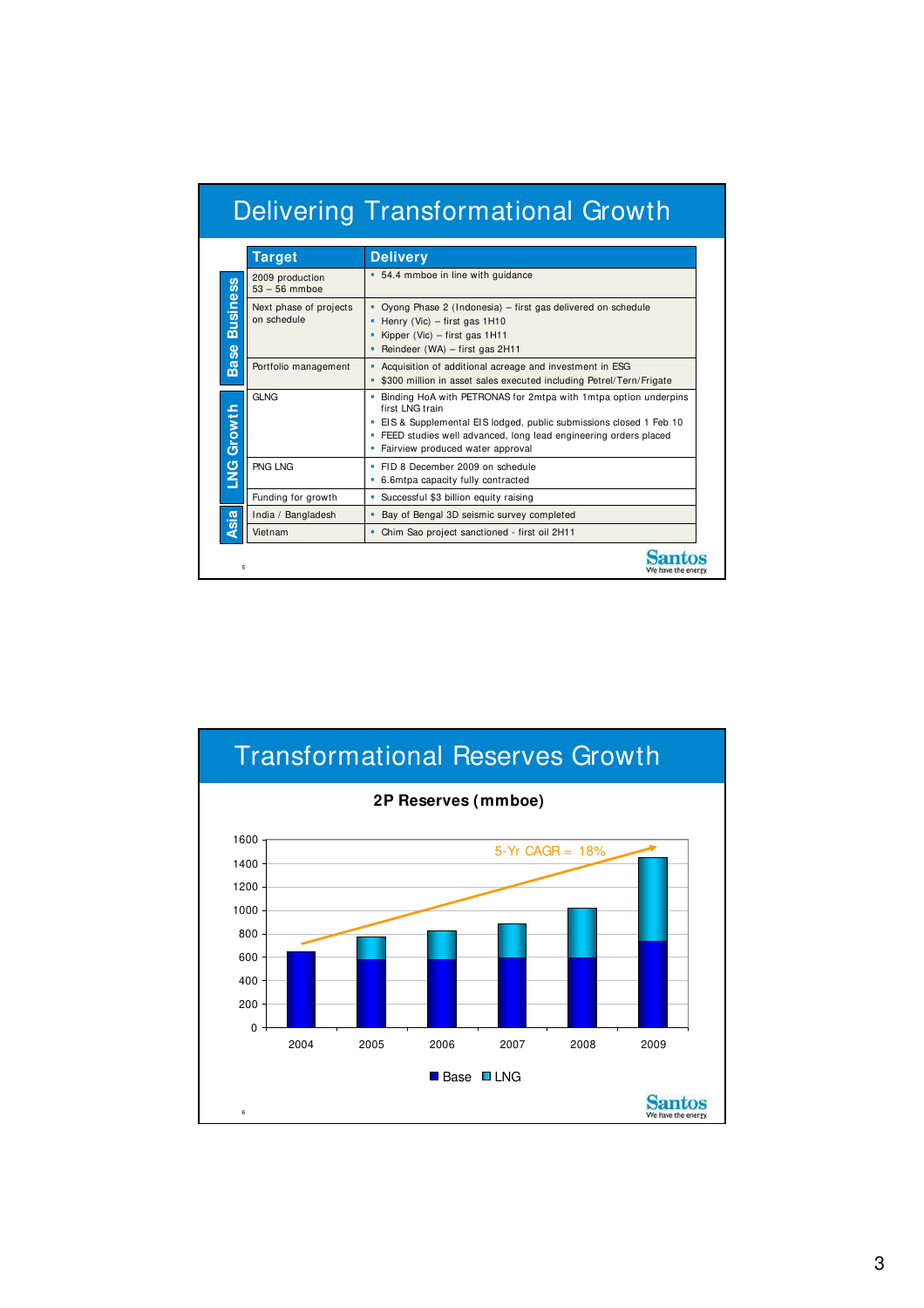

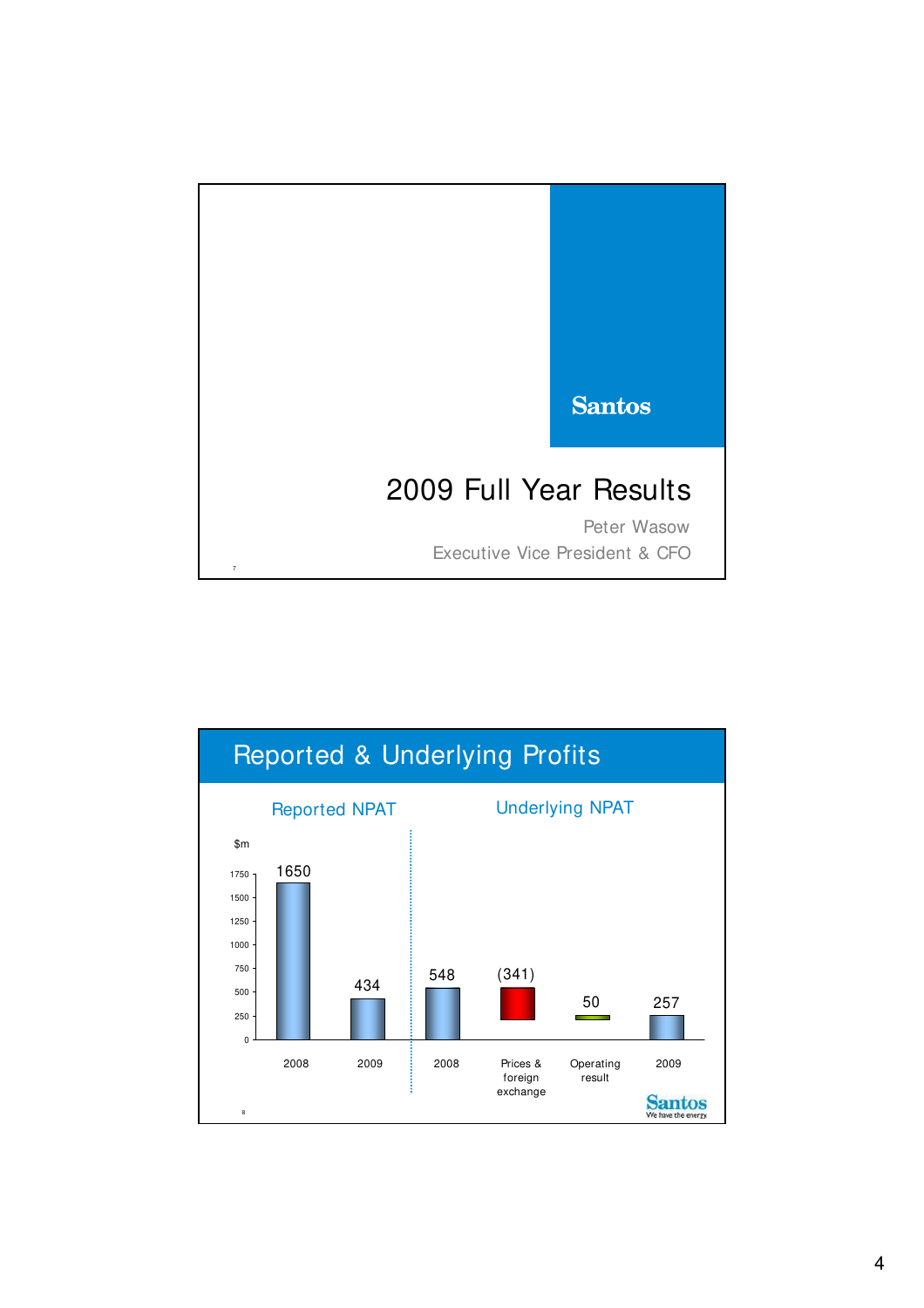

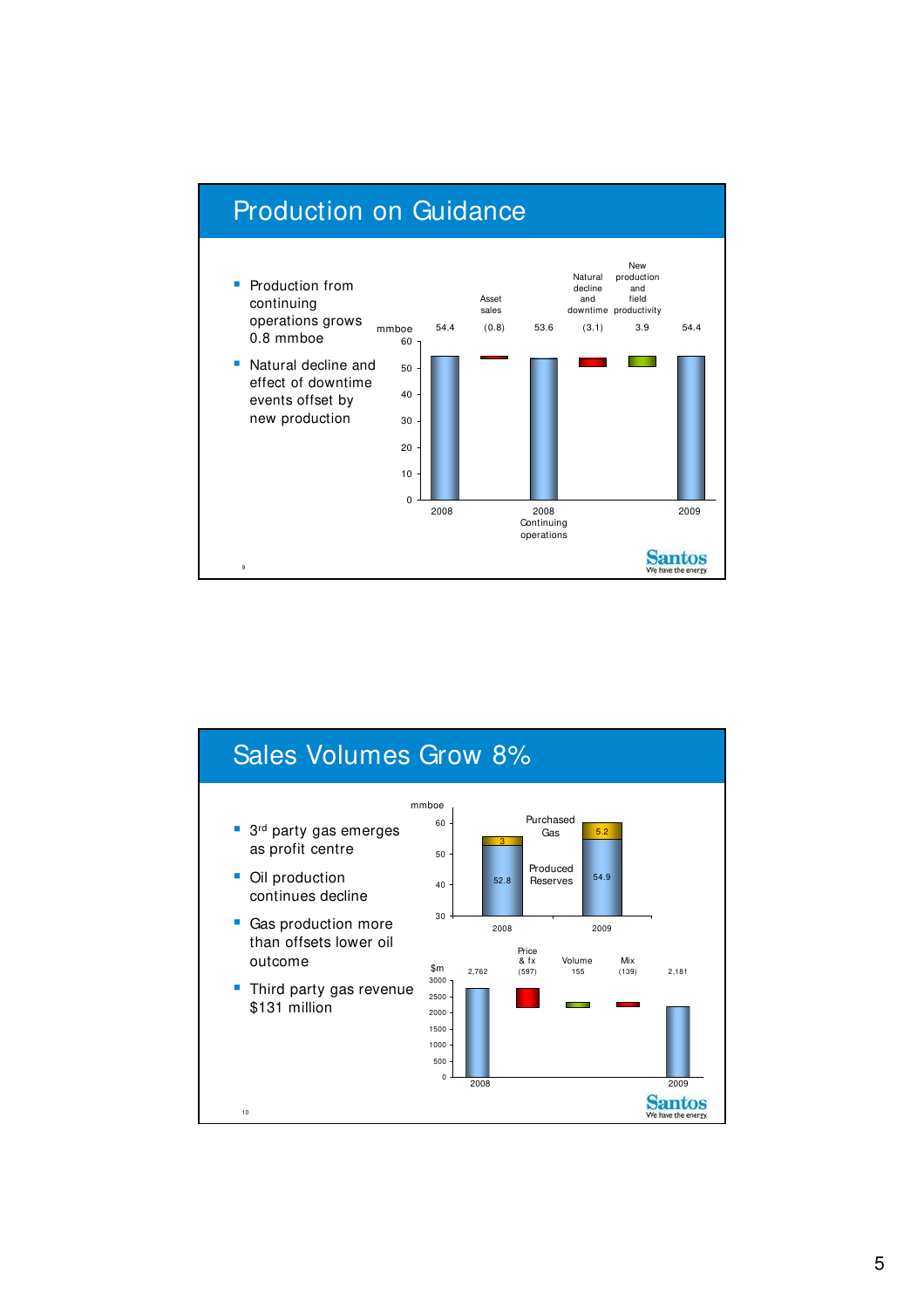

# Segment EBITDAX Summary

| \$m                             |                                                         |                    |
|---------------------------------|---------------------------------------------------------|--------------------|
| Segment                         | 2009                                                    | 2008               |
| Eastern Australia               | 625                                                     | 900                |
| WA&NT                           | 630                                                     | 862                |
| <b>GLNG</b>                     | 38                                                      | 58                 |
| Asia Pacific                    | 99                                                      | 208                |
| Gains on sale of assets         | 261                                                     | 1,697              |
| Corporate and unallocated items | (65)                                                    | (42)               |
| <b>Total EBITDAX</b>            | 1,588                                                   | 3,683              |
| Eastern Australia               | Lower liquids prices and production volumes             |                    |
| WA&NT                           | Higher gas volumes but lower liquids prices and volumes |                    |
| GLNG                            | Expanding field operations increasing production costs  |                    |
| Asia Pacific                    | Higher gas production, lower liquids prices and volumes |                    |
|                                 |                                                         |                    |
| 12                              |                                                         | We have the energy |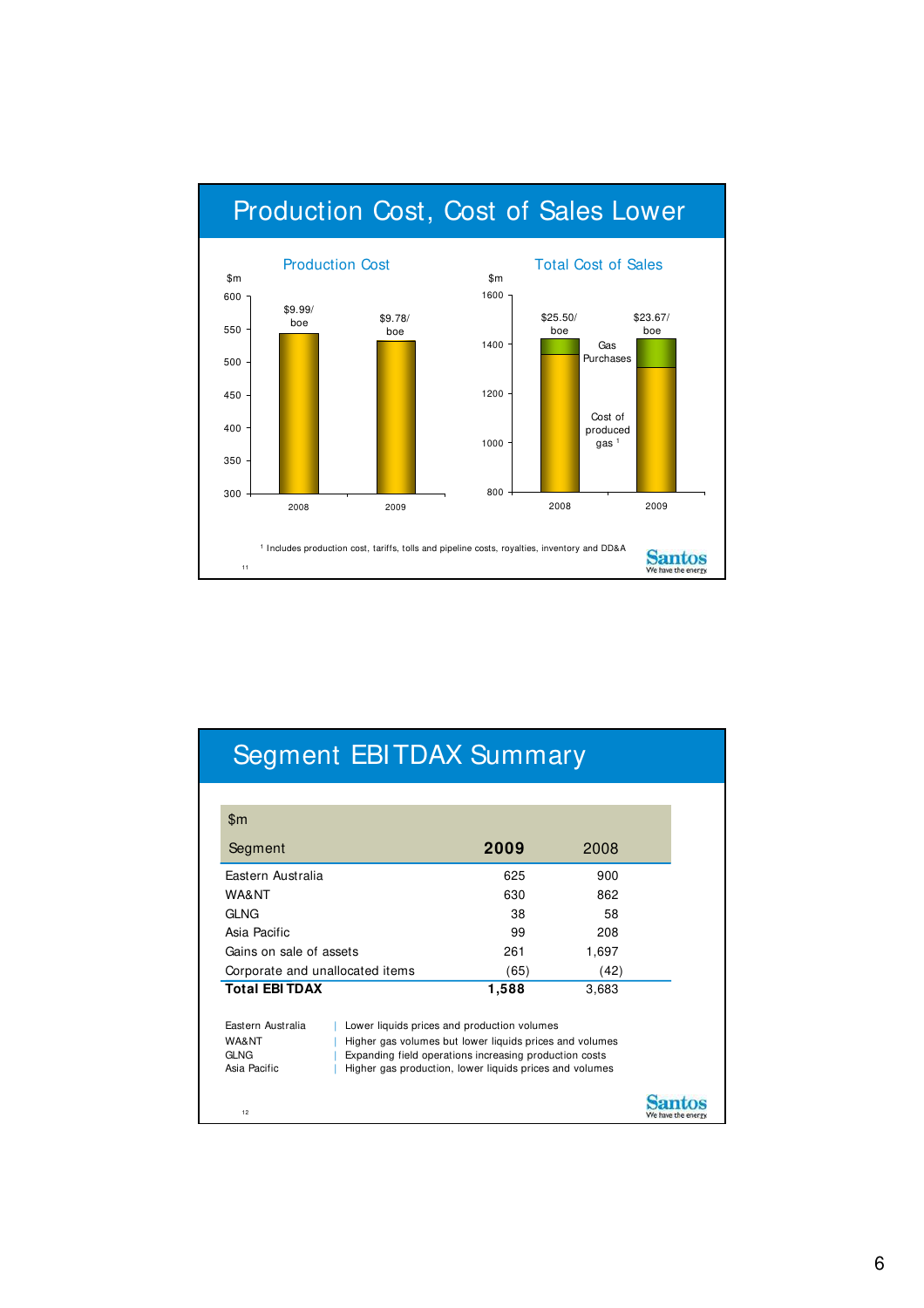

| \$m                                | 31 December 2009 |
|------------------------------------|------------------|
| Cash & term deposits               | 2,240            |
| Undrawn, committed corporate lines | 700              |
| Undrawn, committed project line*   | 2,117            |
| Cash & committed debt lines        | 5,057            |
|                                    |                  |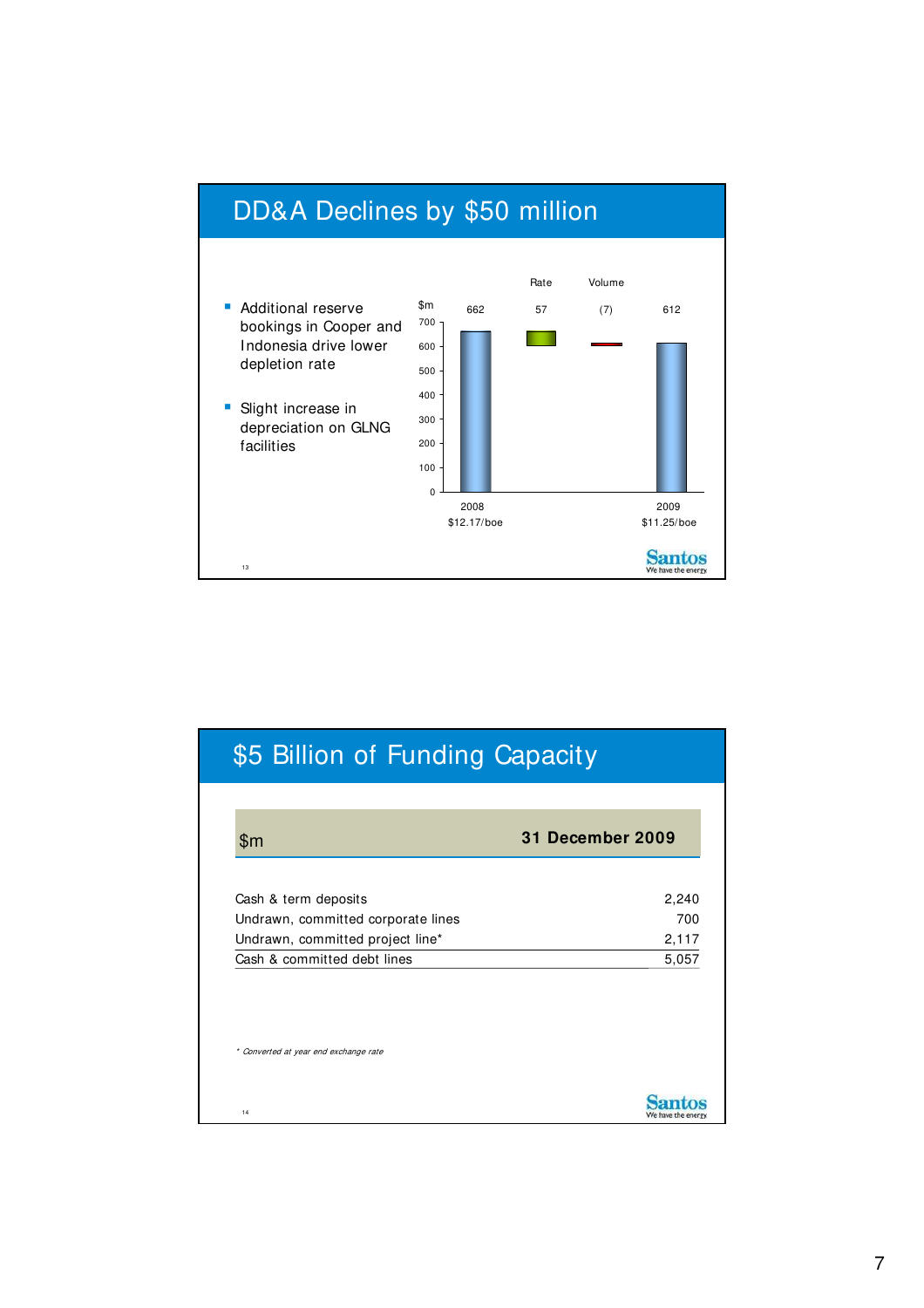

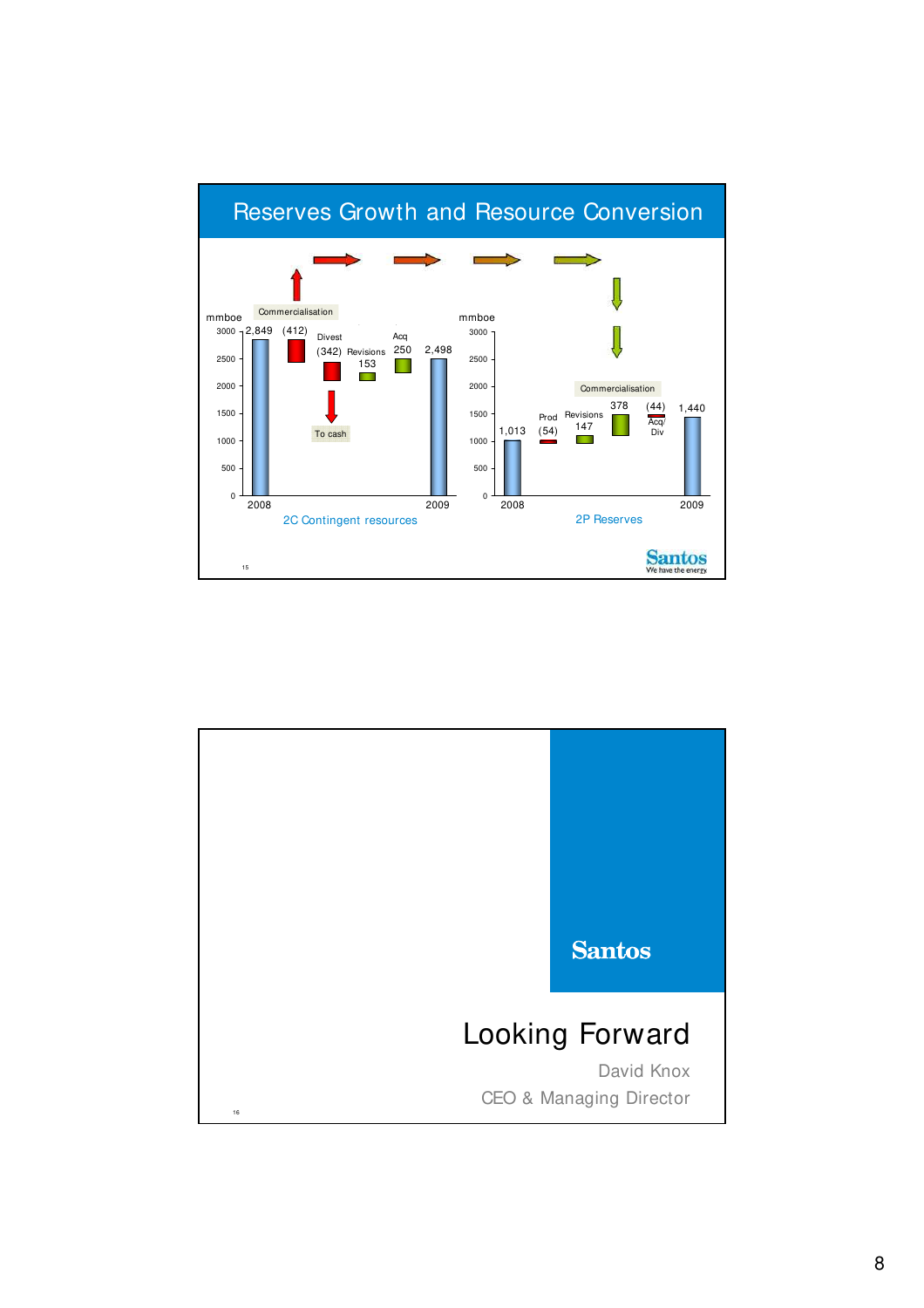

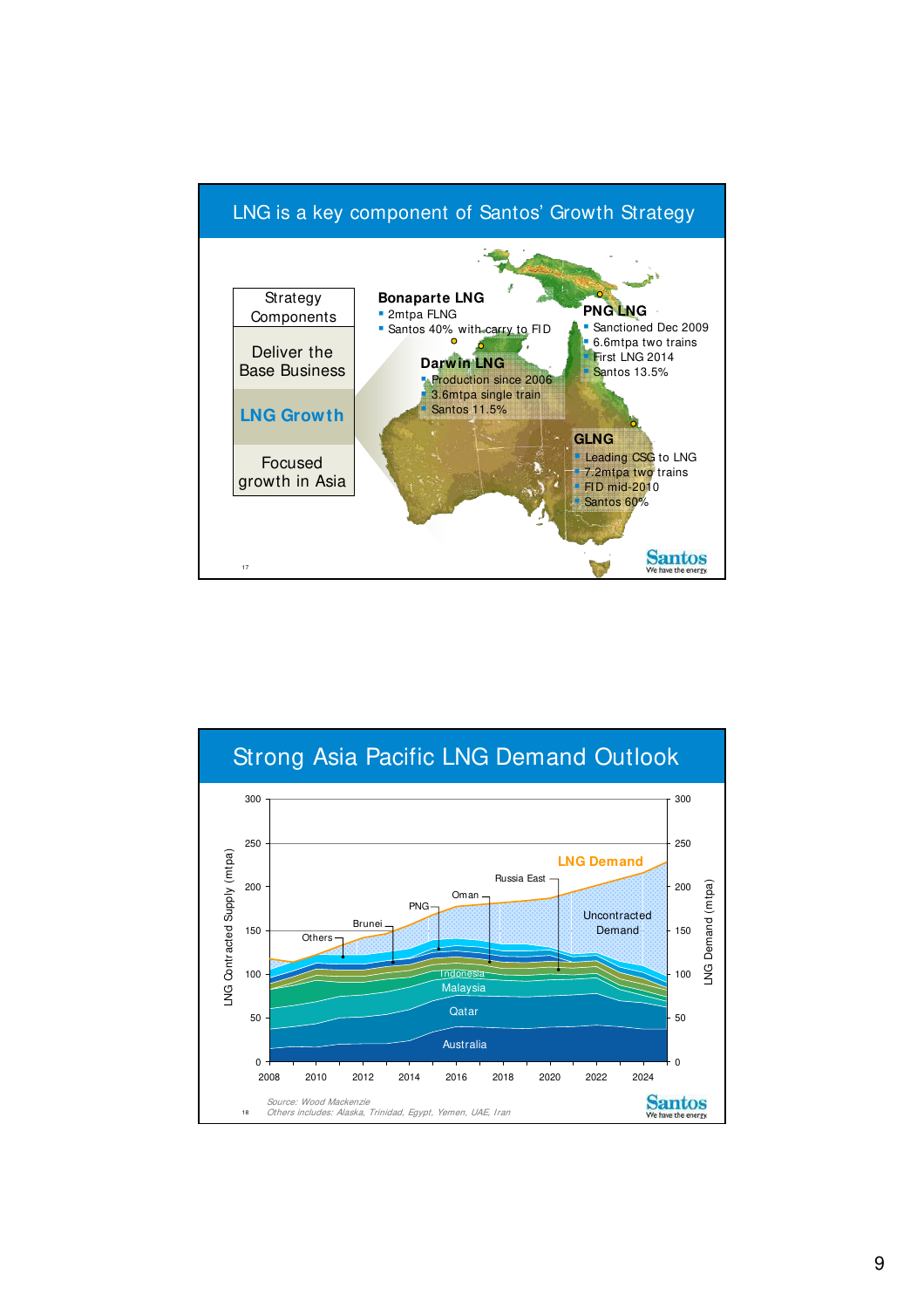

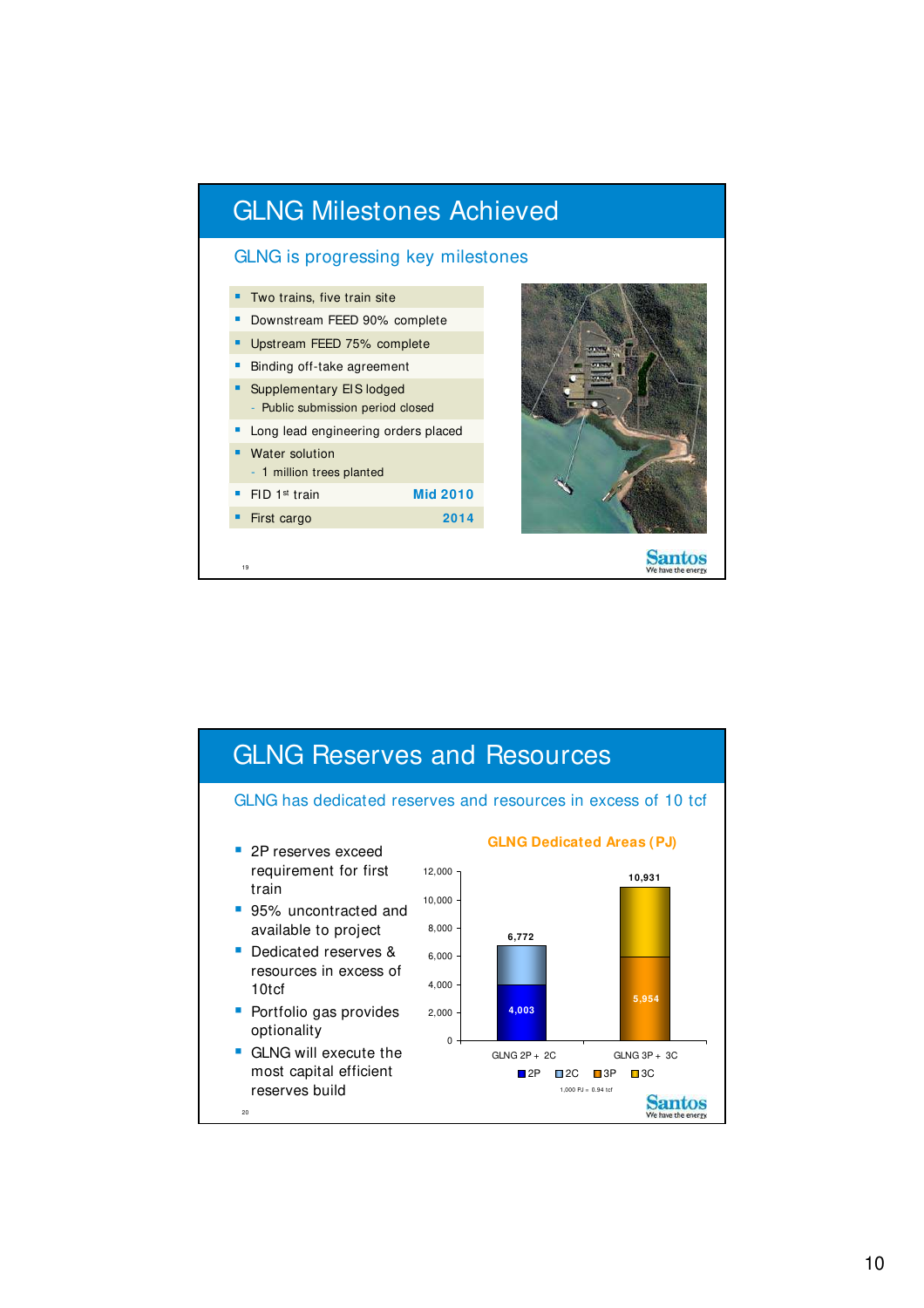

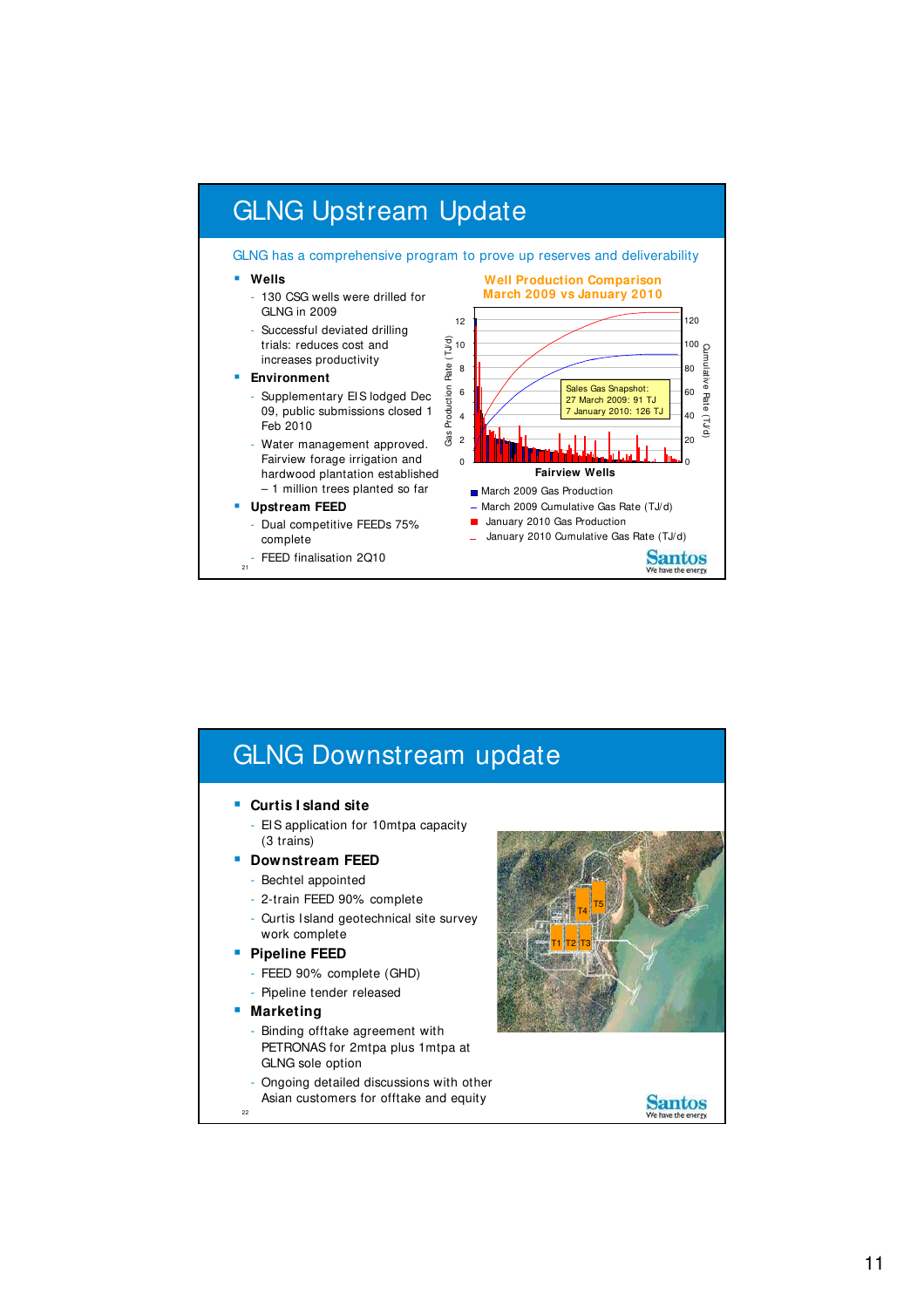

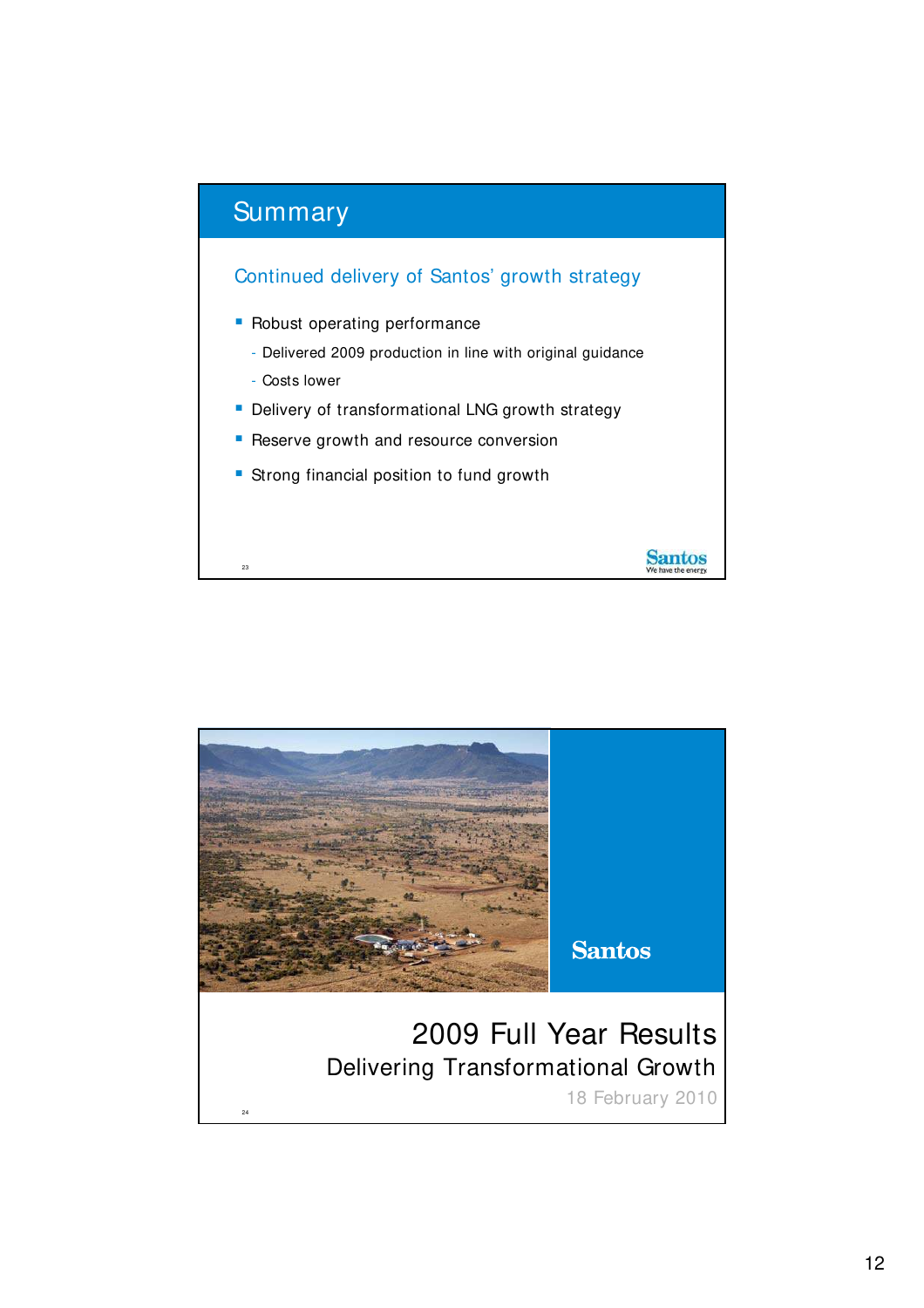

| Significant Items (after tax)                                                                                                                                                                                                                                                                                                                                                                                                                              |                                                                             |                                                                       |
|------------------------------------------------------------------------------------------------------------------------------------------------------------------------------------------------------------------------------------------------------------------------------------------------------------------------------------------------------------------------------------------------------------------------------------------------------------|-----------------------------------------------------------------------------|-----------------------------------------------------------------------|
| \$m                                                                                                                                                                                                                                                                                                                                                                                                                                                        | 2009                                                                        | 2008                                                                  |
| Underlying profit<br>Significant items<br>Net profit after tax<br>Significant items:<br>Gain on sale of oil and gas assets/controlled entities<br>Impairment of oil and gas assets<br>Provision of contract losses: rigs and offices<br>Foreign currency losses/gains<br>Remediation and related costs of incidents<br>Change in fair value of embedded derivatives<br>Investment Allowance<br>Income tax<br>Net profit/(loss) impact of fair value hedges | 257<br>177<br>434<br>180<br>(17)<br>(17)<br>(21)<br>19<br>3<br>21<br>6<br>3 | 548<br>1,102<br>1,650<br>1,188<br>(140)<br>18<br>11<br>(9)<br>28<br>6 |
| Total<br>26                                                                                                                                                                                                                                                                                                                                                                                                                                                | 177                                                                         | 1,102                                                                 |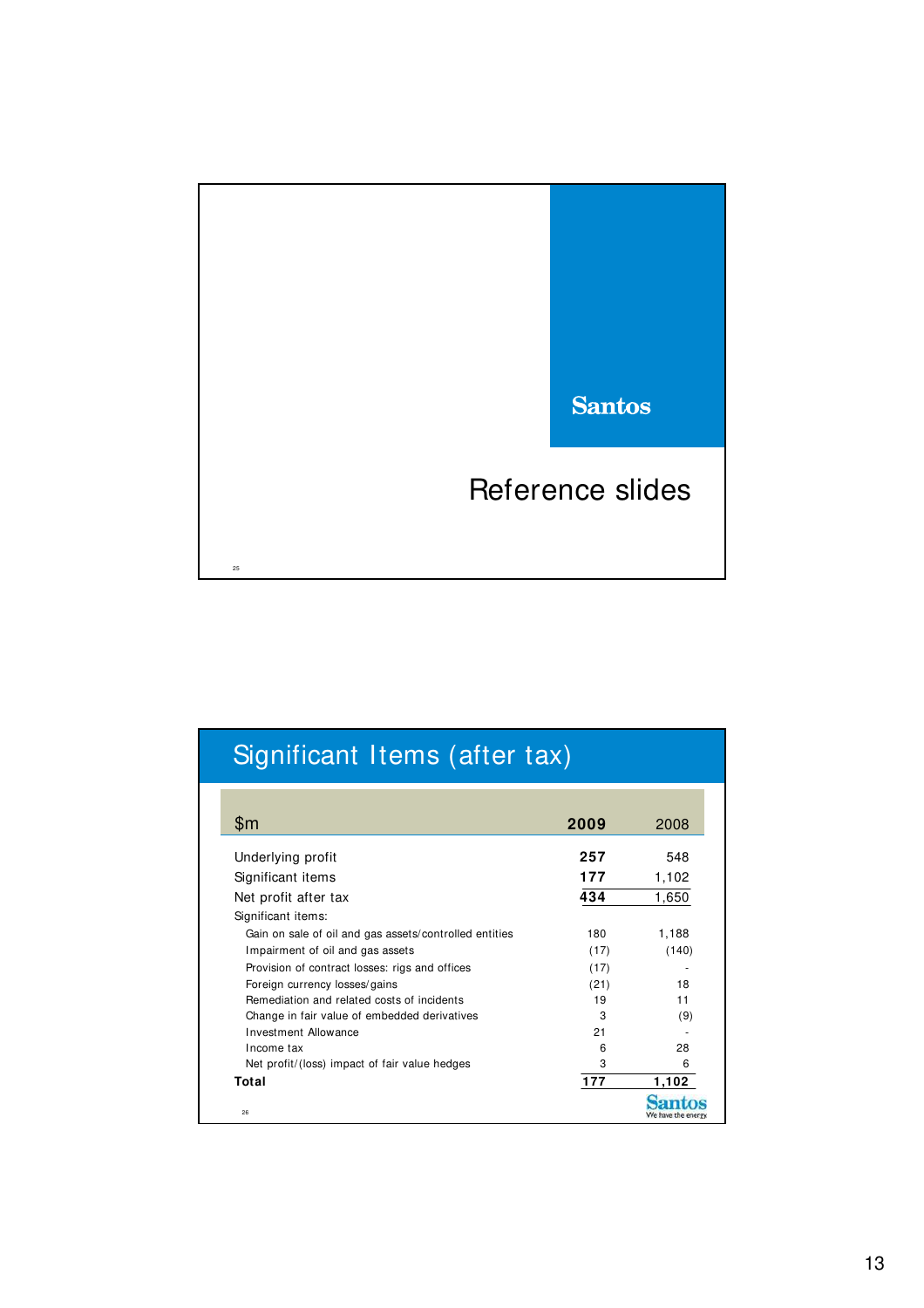| 2010 Guidance                                                                                                                                                                |             |
|------------------------------------------------------------------------------------------------------------------------------------------------------------------------------|-------------|
|                                                                                                                                                                              |             |
| <b>Item</b>                                                                                                                                                                  | 2010        |
|                                                                                                                                                                              | Guidance    |
| Production (mmboe)                                                                                                                                                           | $51 - 54$   |
| Production costs (\$m)                                                                                                                                                       | $540 - 560$ |
| DD&A expense (\$/boe)                                                                                                                                                        | 11.70       |
| Royalty related taxation expense <sup>1</sup><br>(\$m after tax)                                                                                                             | 90 to 110   |
| Capital expenditure (including<br>exploration & evaluation) <sup>2</sup> (\$m)                                                                                               | 2,800       |
| 1 Royalty related taxation expense guidance assumes an oil price of A\$90 per barrel.<br>2 Capital expenditure quidance includes \$150 million for conventional exploration. |             |
| 27                                                                                                                                                                           |             |

| <b>2010 Sensitivities</b> |            |                            |
|---------------------------|------------|----------------------------|
| Sensitivity               | Change     | <b>NPAT Impact</b><br>A\$m |
| US dollar oil price       | US\$1/bbl  | 9                          |
| Gas price                 | 10 cent/GJ | 18                         |
| A\$/US\$ exchange rate    | 1 cent     | 8                          |
| Interest rates            | 1%         | 1                          |
|                           |            |                            |
|                           |            |                            |
| 28                        |            | We have the energy         |